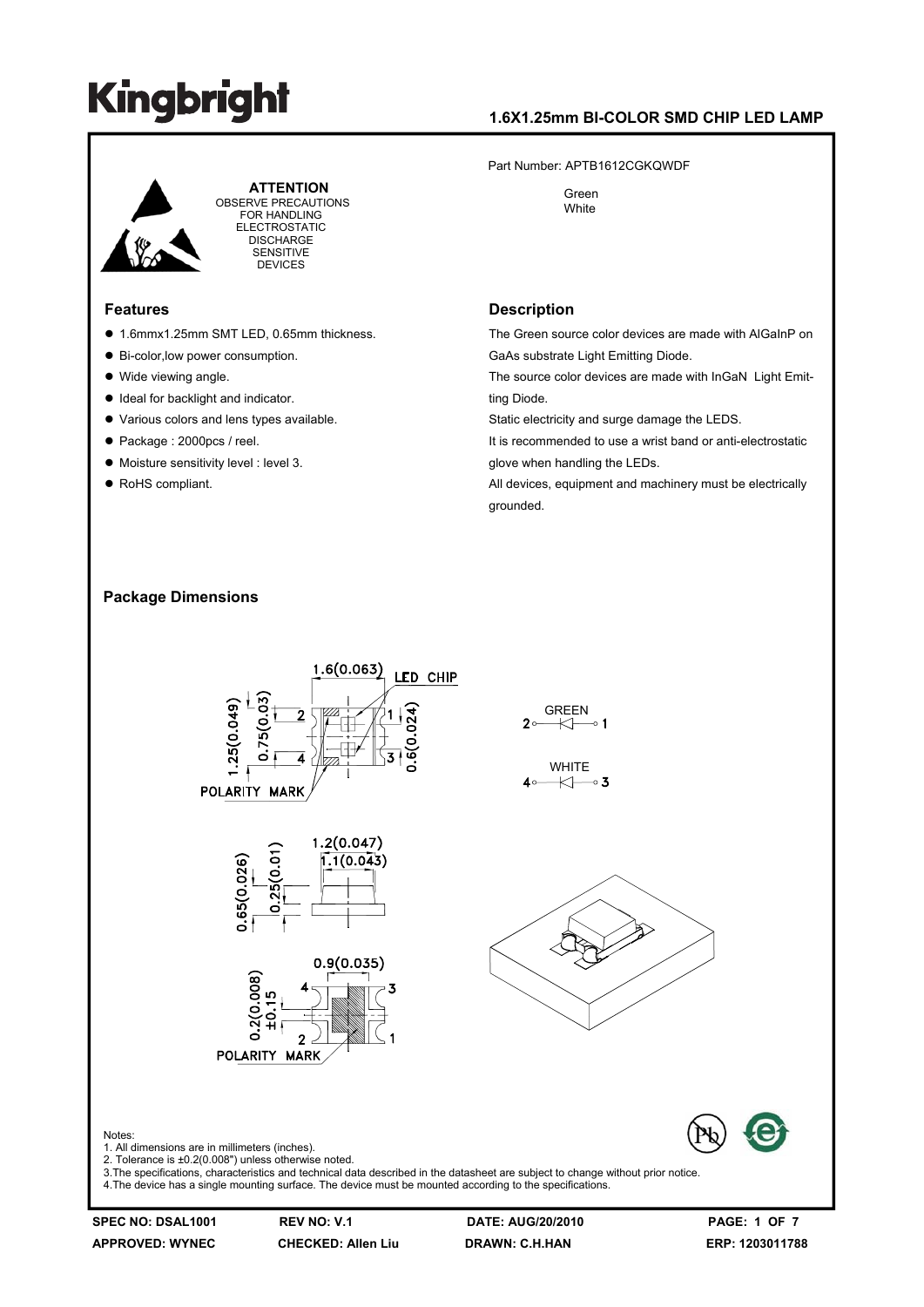| <b>Selection Guide</b> |                 |                           |                        |      |                      |  |  |
|------------------------|-----------------|---------------------------|------------------------|------|----------------------|--|--|
| Part No.               | <b>Dice</b>     | Lens Type                 | Iv (mcd) [2]<br>@ 20mA |      | Viewing<br>Angle [1] |  |  |
|                        |                 |                           | Min.                   | Typ. | 201/2                |  |  |
| APTB1612CGKQWDF        | Green (AlGaInP) |                           | 20                     | 55   | $120^\circ$          |  |  |
|                        | White (InGaN)   | <b>Yellow Fluorescent</b> | 120                    | 220  |                      |  |  |

Notes:

1. θ1/2 is the angle from optical centerline where the luminous intensity is 1/2 of the optical peak value.

2. Luminous intensity/ luminous Flux: +/-15%.

### **Electrical / Optical Characteristics at TA=25°C [CGK]**

| Symbol              | <b>Parameter</b>         | <b>Device</b> | Typ. | Max. | <b>Units</b> | <b>Test Conditions</b> |  |
|---------------------|--------------------------|---------------|------|------|--------------|------------------------|--|
| λpeak               | Peak Wavelength          | Green         | 574  |      | nm           | $IF=20mA$              |  |
| λD [1]              | Dominant Wavelength      | Green         | 570  |      | nm           | $IF=20mA$              |  |
| $\Delta\lambda$ 1/2 | Spectral Line Half-width | Green         | 20   |      | nm           | $IF=20mA$              |  |
| C                   | Capacitance              | Green         | 15   |      | рF           | $V_F = 0V$ ; f = 1MHz  |  |
| VF [2]              | Forward Voltage          | Green         | 2.1  | 2.5  | v            | $IF=20mA$              |  |
| <b>IR</b>           | <b>Reverse Current</b>   | Green         |      | 10   | uA           | $V_R = 5V$             |  |

Notes:

1.Wavelength: +/-1nm.

2. Forward Voltage: +/-0.1V.

### **Electrical / Optical Characteristics at TA=25°C [QB-D (White)]**

| Symbol    | <b>Parameter</b>                | <b>Device</b> | Typ. | Max. | <b>Units</b> | <b>Test Conditions</b> |
|-----------|---------------------------------|---------------|------|------|--------------|------------------------|
| VF[1]     | Forward Voltage                 | White         | 3.3  | 4.0  | v            | $IF=20mA$              |
| <b>IR</b> | <b>Reverse Current</b>          | White         |      | 50   | uA           | $V_R = 5V$             |
| x [2]     |                                 |               | 0.31 |      |              |                        |
| y [2]     | <b>Chromaticity Coordinates</b> | White         | 0.31 |      |              |                        |
| C         | Capacitance                     | White         | 100  |      | pF           | VF=0V;f=1MHz           |

Notes:

1. Forward Voltage: +/-0.1V.

2: Measurement Tolerance Of The Chromaticity Coordinates Is ±0.01.

#### **Absolute Maximum Ratings at TA=25°C**

| <b>Parameter</b>             | White<br>Green                       |     | <b>Units</b> |  |  |
|------------------------------|--------------------------------------|-----|--------------|--|--|
| Power dissipation            | 75                                   | 120 | mW           |  |  |
| DC Forward Current           | 30                                   | 30  | mA           |  |  |
| Peak Forward Current [1]     | 150                                  | 150 | mA           |  |  |
| Reverse Voltage              | 5                                    |     |              |  |  |
| <b>Operating Temperature</b> | -40 $^{\circ}$ C To +85 $^{\circ}$ C |     |              |  |  |
| Storage Temperature          | -40 $^{\circ}$ C To +85 $^{\circ}$ C |     |              |  |  |

Note:

1. 1/10 Duty Cycle, 0.1ms Pulse Width.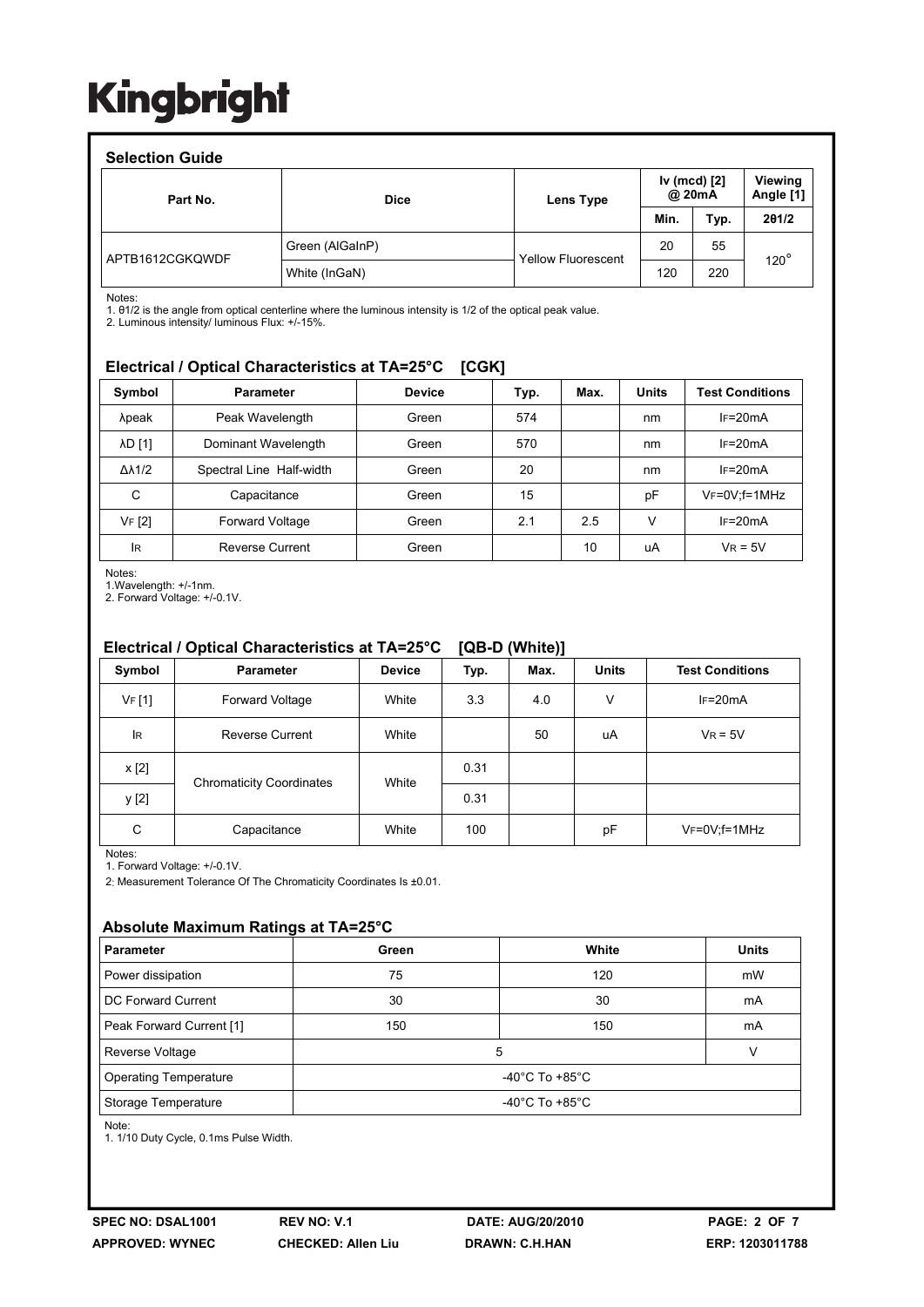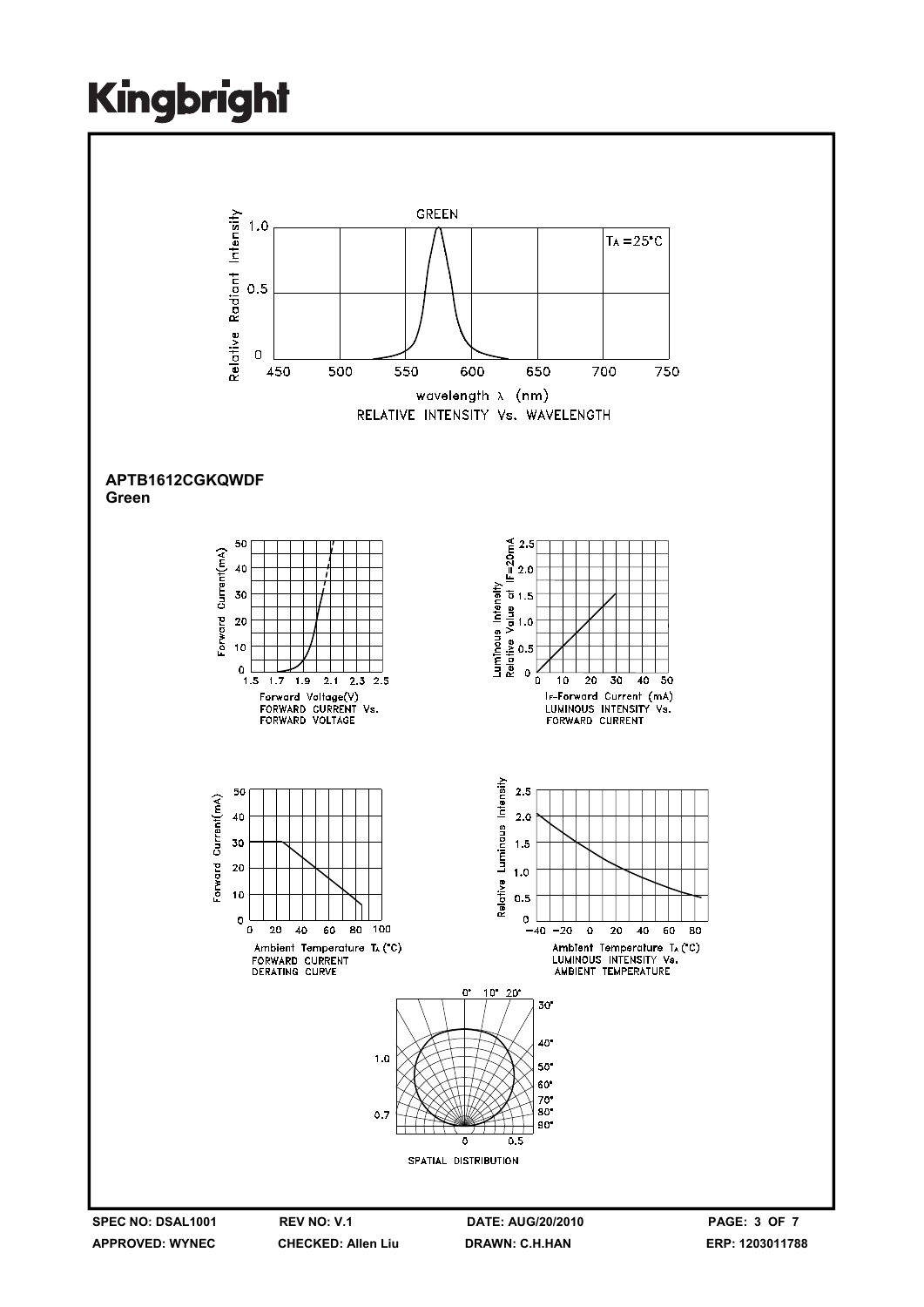**White** 

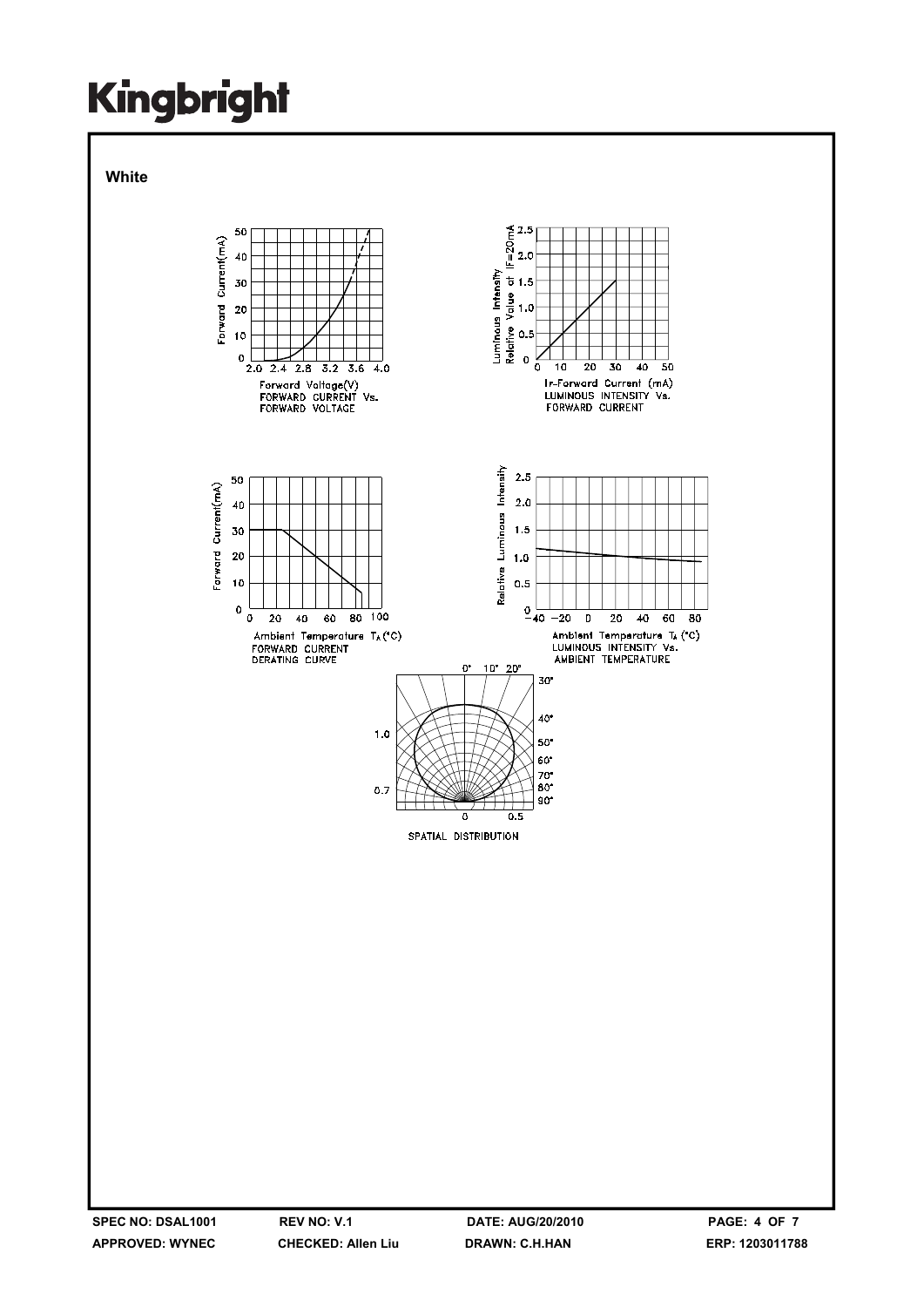

Notes:

Shipment may contain more than one chromaticity regions. Orders for single chromaticity region are generally not accepted. Measurement tolerance of the chromaticity coordinates is ±0.01.

b1

c0

0.329 0.325 0.358 0.372 0.329 0.371 0.363 0.400 0.306 0.332 0.329 0.371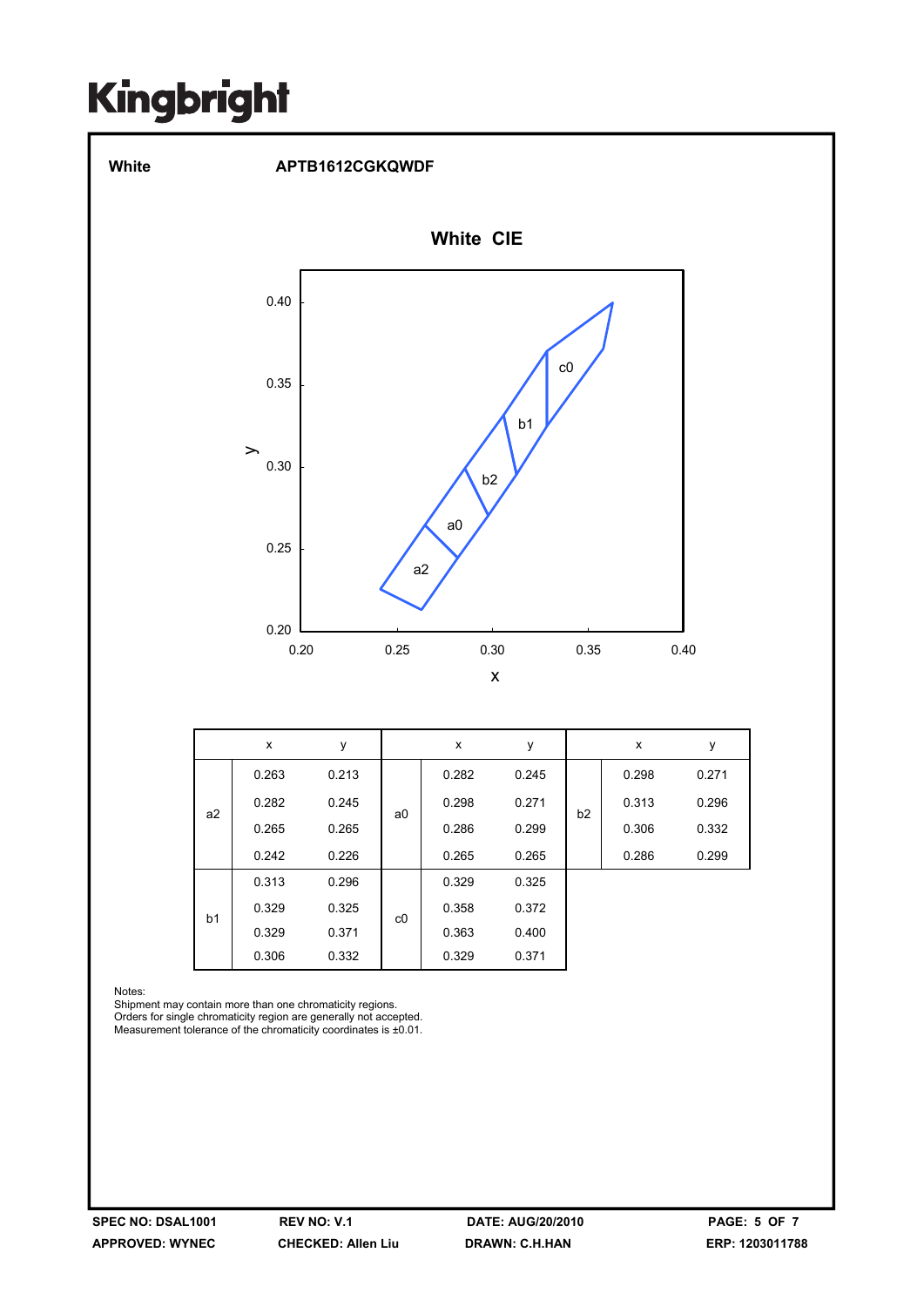### **APTB1612CGKQWDF**

**Reflow soldering is recommended and the soldering profile is shown below. Other soldering methods are not recommended as they might cause damage to the product.** 

Reflow Soldering Profile For Lead-free SMT Process.



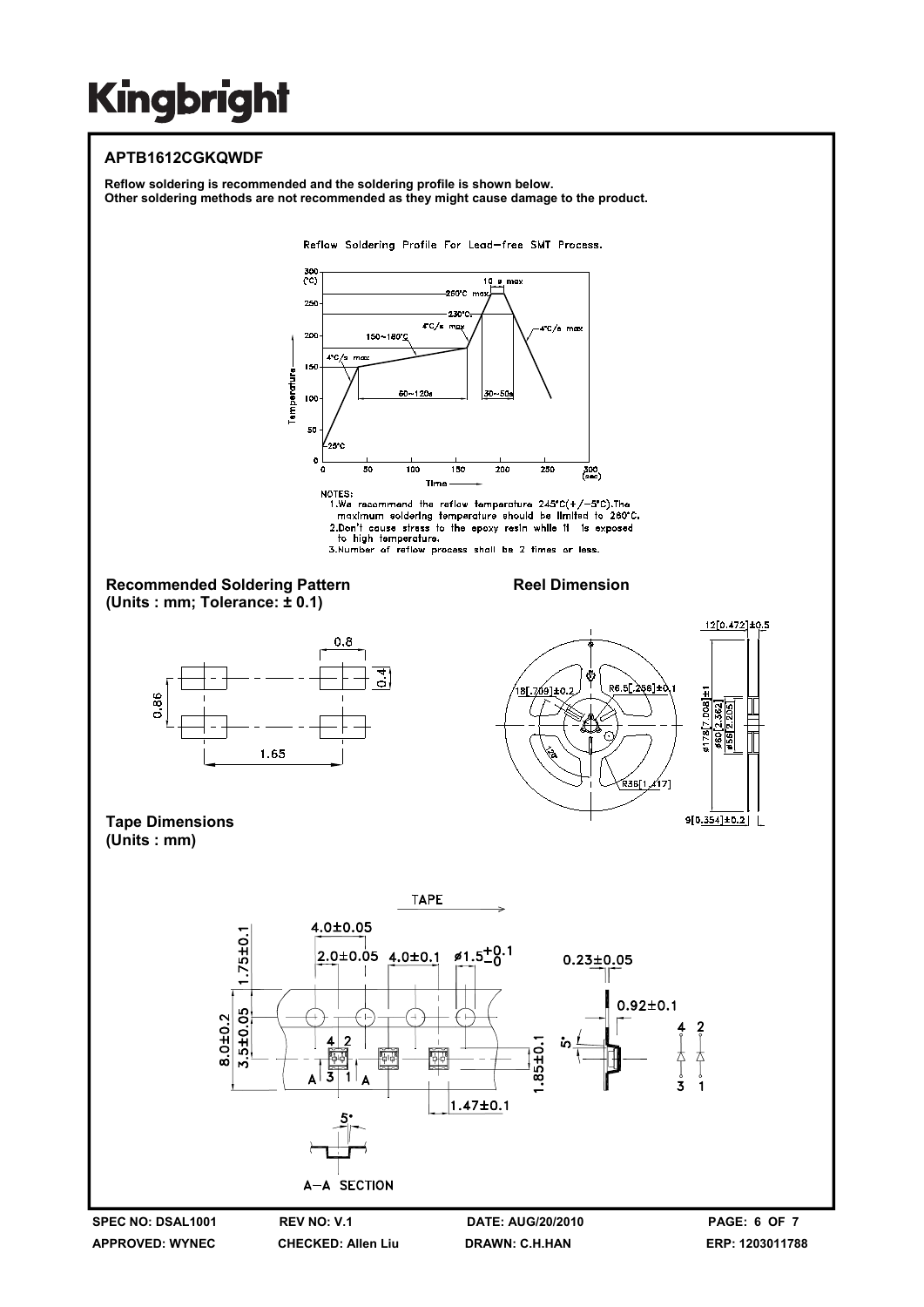